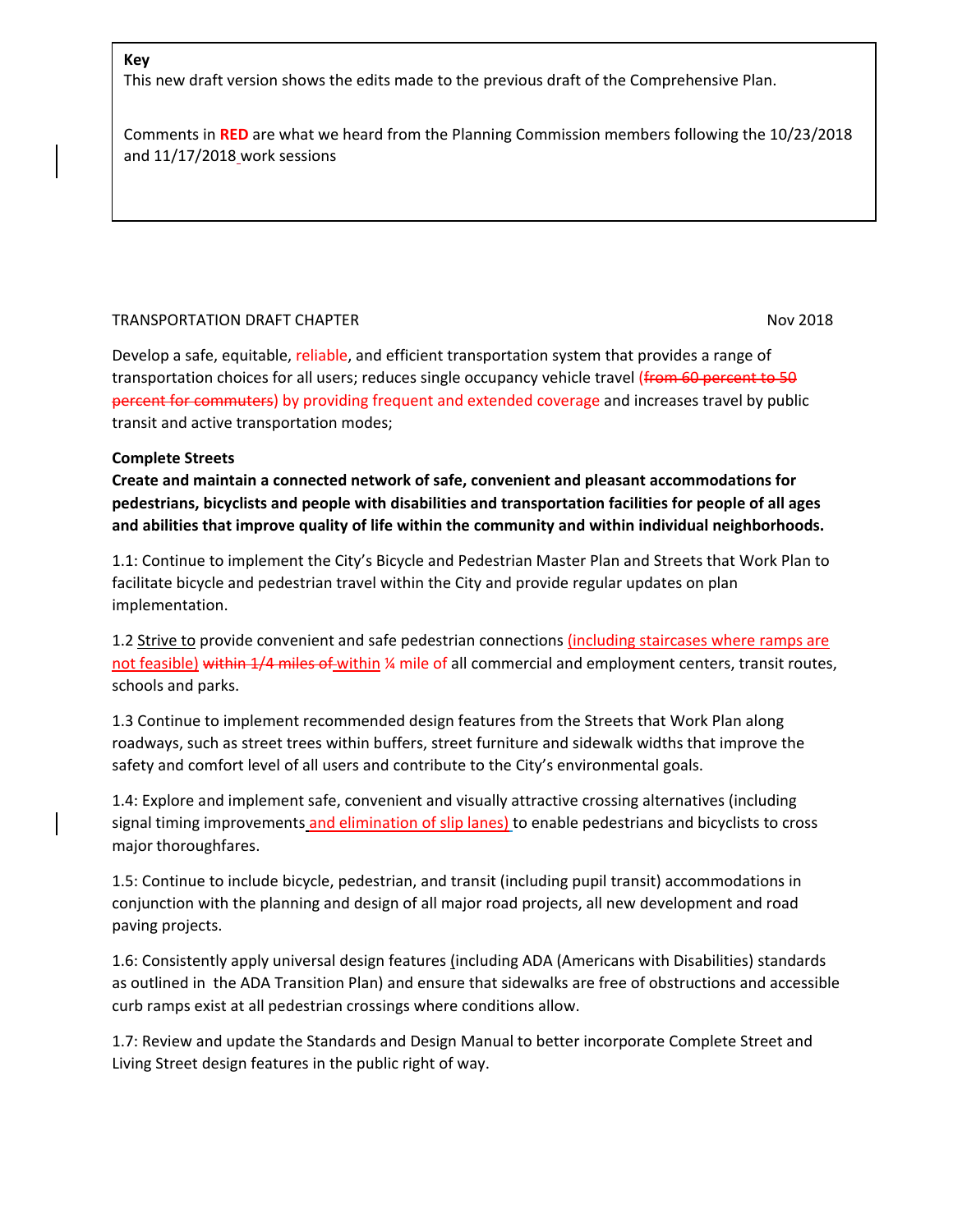1.8: Coordinate with public schools to implement the Safe Routes to School Activities and Programs plan for every public school in the City.

1.9: Seek to expand and anticipate traffic calming to create safer streets (where applicable) in collaboration with neighborhood residents and as part of the development process.

1.10: Require new development and redevelopment projects, where applicable, to provide temporary bicycle and pedestrian access when such access is affected by the development.

1.11: Consider the impacts that emerging technologies (e.g., shared mobility, autonomous vehicles, buses and micro-transit, online goods delivery, electric vehicles, etc. ) may have on the future capacity needs of the transportation network, environmental sustainability goals of the City, as well as their potential impacts on land use planning/design. Develop policies and programs to promote the use of such technologies as appropriate.

1.12: Develop a robust shared mobility network across all modes of transport, including bikeshares, personal mobility devices, rideshares, and carshares. Encourage commercial entrants by establishing a clear regulatory framework, and work with UVa to create public fleets as appropriate. Evaluate demographics of early adopters of new ownership models and ensure shared mobility benefits are accessible in an equitable way.

# **Land Use & Community Design**

**Goal 2: Improve quality of life and promote active living by reducing automobile congestion and expanding multi-modal transportation options within and between nodes identified in the Future Land Use Plan.**

2.1: Provide convenient and safe bicycle, and pedestrian, and transit connections between new and existing residential developments, employment areas and other activity centers to promote the options of walking, biking, and using public transportation.

2.2: Encourage new street connections and alternate traffic patterns where appropriate to distribute traffic volumes across a network and reduce trip lengths for pedestrians, cyclists, transit, and private vehicles.

2.3: Improve walking and biking conditions by discouraging and/or minimizing curb cuts for driveways, garages, etc. in new development and redevelopment and provide funds to strategically close existing curb cuts on priority walkways.

2.4: Encourage a mix of uses in the Downtown and other strategically important nodes identified on the Future Land Use Map as well as supportive compatible uses in residential zones, to facilitate multimodal travel and increase cost-effectiveness of future service.

2.5: Update city regulations (zoning, Standards and Design Manual) where appropriate to enable design techniques that encourage urban scale and, walkable communities.

2.6: Promote urban design techniques, such as placing parking behind buildings, encouraging active, uses at the ground floor level along key street frontages, reducing setbacks where appropriate, and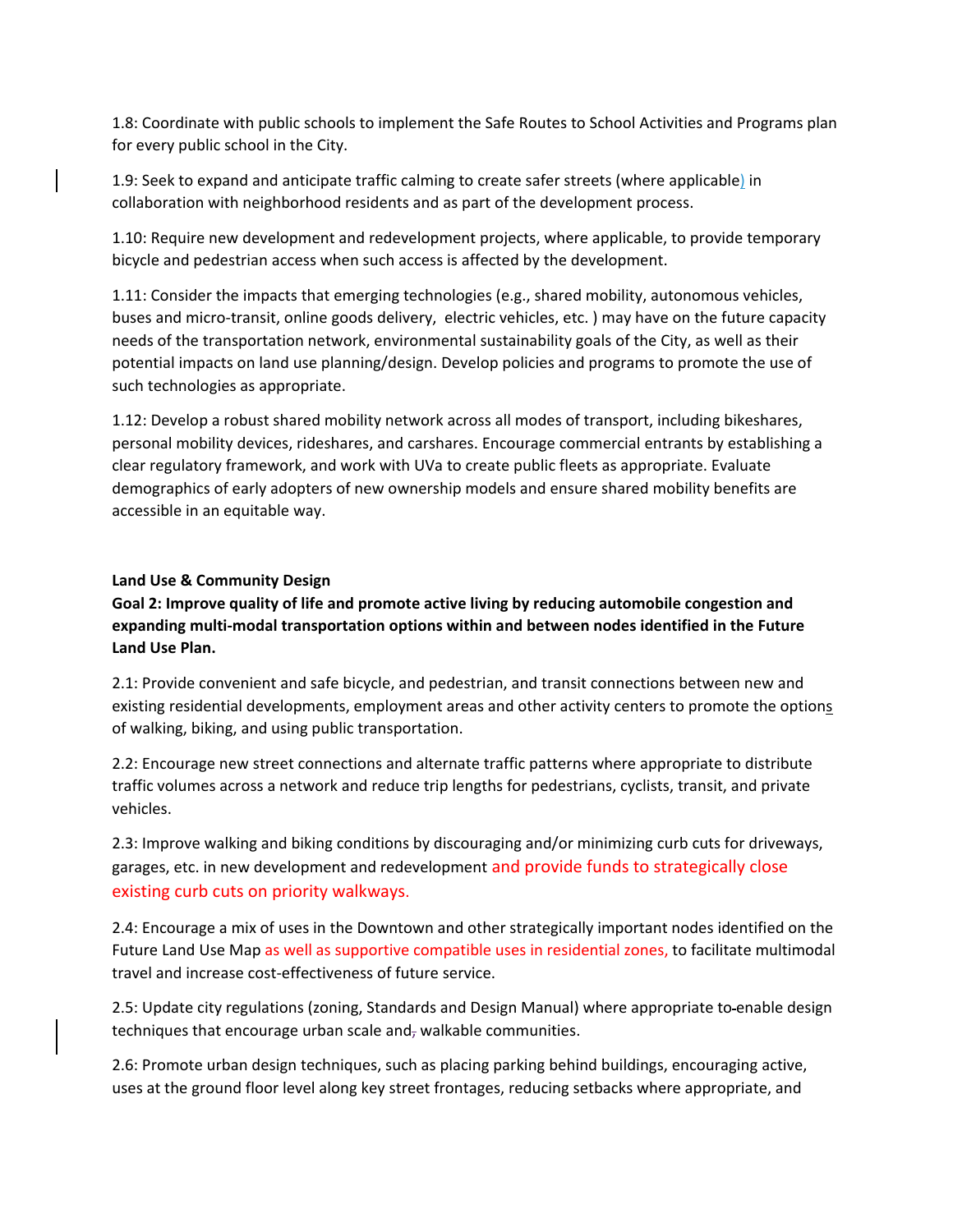increasing network connectivity, to create a more pedestrian friendly streetscape and to reduce speeds on high volume roadways across the city.

2.7: Encourage new developments to provide on-site amenities such as transit shelters and, bicycle storage (racks/lockers), and shower/locker room facilities to promote transportation options for their residents/workers/customers.

2.8: Reduce parking requirements in the Downtown and other strategically important nodes identified on the Future Land Use Map when a development proposal includes Transportation Demand Management (TDM) strategies that can be demonstrated to reduce trip making to and from the development.

2.9: Encourage UVA and other major employers, like the City of Charlottesville and Charlottesville City School Division, to work in partnership with developers and real estate professionals to expand workforce housing opportunities within close proximity of the employer, either by foot, bike or transit with emphasis on Downtown and other strategically important nodes identified on the Future Land Use Map.

2.10 Support public transportation and non-motorized travel through the design and development of mixed-use projects in the Downtown and other areas identified on the Future Land use Map. The road design and site design (including the location of parking, transit stops, pedestrian facilities, and secure bicycle parking), and other facilities should be supportive of public transportation usage and nonmotorized travel.

2.11 Promote pedestrian safety and convenience by adjusting signal timing, optimizing speed limits and reconfiguring lanes (where appropriate) to reduce vehicle/pedestrian conflicts.

## **Efficient Mobility**

Goal 3: Maintain a safe and efficient transportation system to provide mobility and access to support the economic development goals of the city.

3.1 Expand the use of Transportation System Management techniques such as Intelligent Transportation Systems to coordinate traffic signals, and communicate emergencies, weather and incidents todrivers.

3.2 Adopt VDOT Access Management standards for new development and redevelopment along primary entrance corridors. When publish – provide link to this document

3.3: Identify additional roadway connections to improve the connectivity of streets.

3.4: Establish designated truck routes within the City.

3.5: Minimize the effects of congestion on commuters and the movement of goods through such strategies as: signal coordination, parking management techniques that reduce the need to circle for a parking spot, encouragement of off-peak deliveries, exploring opportunities to integrate new technology and promotion of sustainable modes of transportation

3.6 Create centers for shared mobility and transit in the Downtown and University areas and eventually an interconnected ring of neighborhood nodes.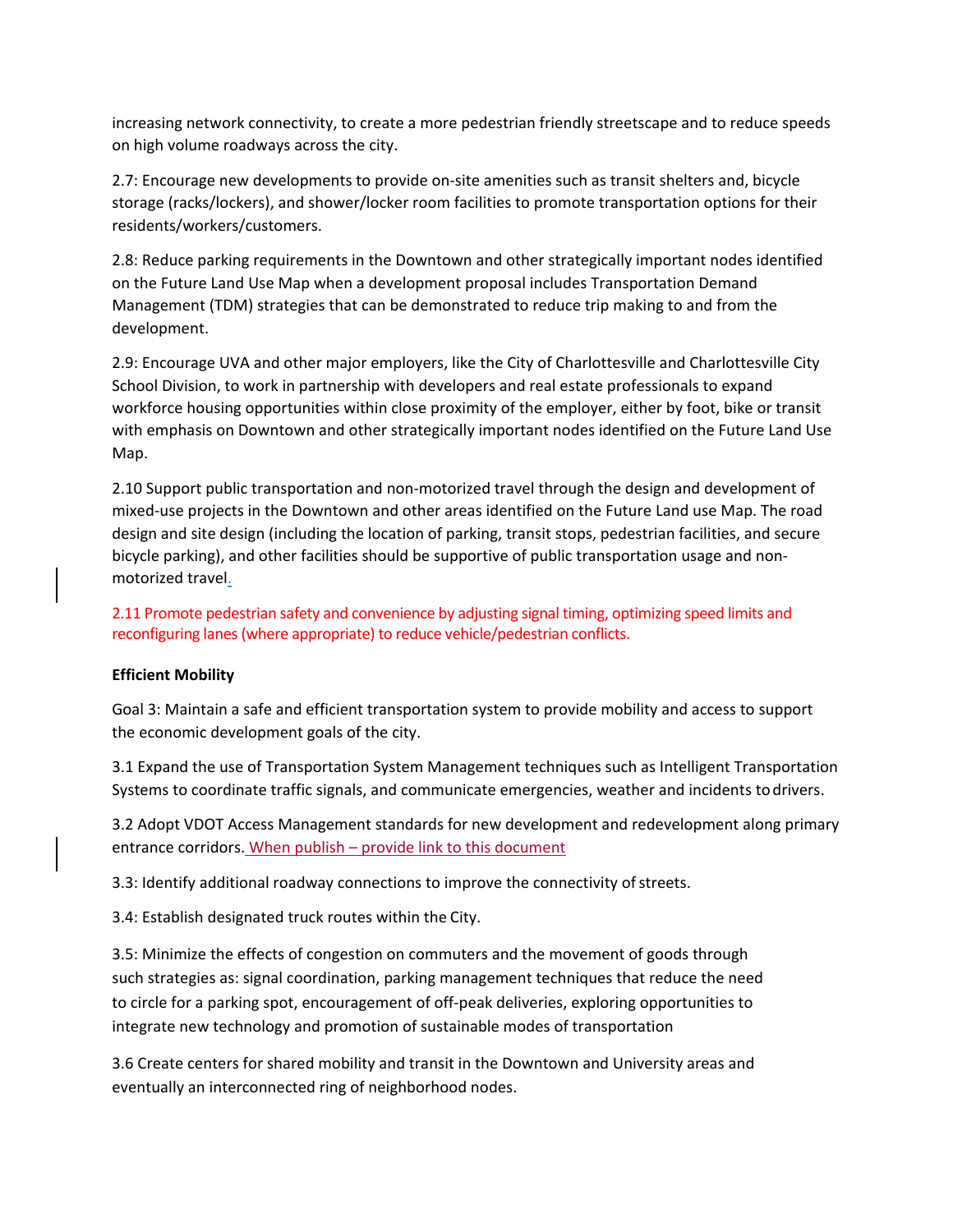3.7: Continue to encourage local employers to use Travel Demand Management (TDM) techniques, such as flexible work hours, individualized trip planning, parking cash out and other financial incentives for using alternative modes of commuting, to preserve the trafficmoving capacity of the arterial roadway network.

3.8: Promote and market public transit, ridesharing, bicycling and walking with all potential users.

#### **Parking Supply and Management**

**Goal 4: Provide a balanced approach to parking that supports economic vitality without sacrificing affordability aesthetics, while minimizing environmental impacts and accommodating pedestrians, bicycles, transit users and disabled individuals. Work to reduce overall demand for parking by promoting land use patterns and making transportation investments that encourage alternatives to automobile travel.**

4.1: Complete a comprehensive study of City parking supply, demand and parking policies.

4.2: Identify, evaluate and adopt appropriate "best practices" for parking management to more effectively manage parking resources, such as shared parking.

4.3: Provide public parking to maintain the vitality of the City while using pricing strategies and coordinated locations of parking to encourage use of transit, walking andbicycling.

4.4 Examine the possibility of phasing out minimum parking requirements in locations where sufficient transit service and bicycle and pedestrian facilities are in place, and manage parking demand to prevent consistent disruptive on-street parking spillover into residential areas. Review parking requirements by use and location every two years.

4.5: Examine investment in municipal, shared parking facilities in strategic locations to foster more efficient land use and reduce surface parking, and produce more affordable housing by reducing parking-related development costs.

4.6 Engage TJPDC to create an integrated regional transit and parking strategy that meets regional housing, transportation, and economic development needs using best practices.

4.7: Develop suburban park and ride/park and bike facilities and provide express transit service to and from these during peak demand periods to reduce traffic congestion into and out of the City's urban core and employment areas.

4.8: Continue to provide bicycle parking at public buildings and facilities and explore opportunities to provide within public right-of-way to support local businesses.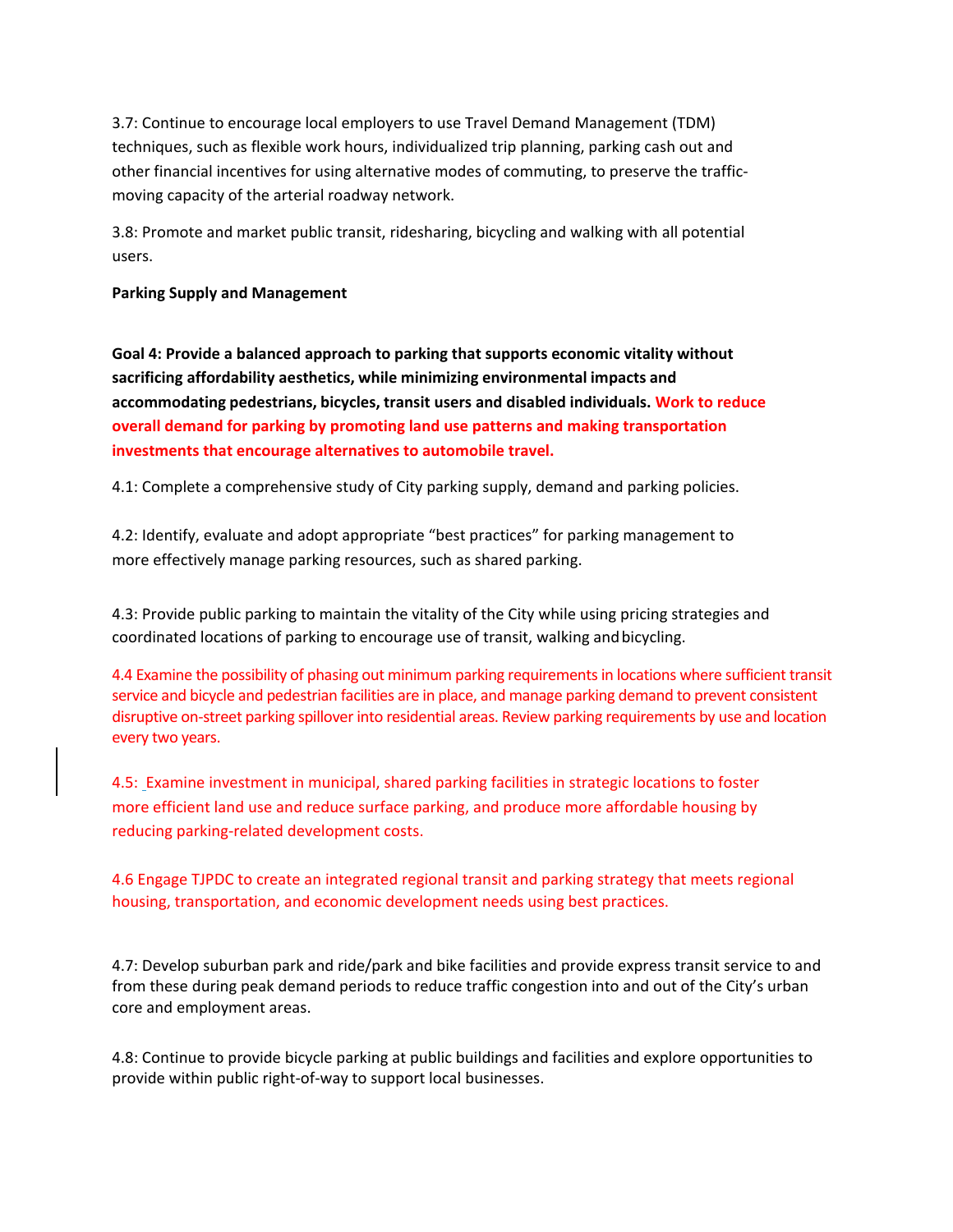4.9: Examine and develop policies and prioritization criteria for City-supported integration of electric vehicle charging into the available parking supply.

4.10: Develop consistent signage and minimum design standards for electric vehicle charging for integration into the Standards and Design Manual.

#### **Transit System**

**Goal 5: Create a transit system that increases local and regional mobility and provides a reliable and efficient alternative for Charlottesville's residents, workers and visitors.** 

5.1: Continue to expand transit service and increase ridership by providing more frequent service and a longer span of service on all routes connecting nodes indicated on the Future Land Use Plan such that these areas of the city are served by transit in a manner that is equivalent to the time it takes to drive.

5.2: Evaluate transit services, including attention to Sunday and after-dark bus service and route restructuring, and update the City-wide transit plan.

5.3: Continue to work with Albemarle County and the TJPDC to develop a transit system that adequately serves the residents of the entire Charlottesville-Albemarle community. This includes the continued study of light rail, express bus routes, and Bus Rapid Transit (BRT).\*

5.4: Work closely with state government, regional organizations and adjacent jurisdictions to support transit-oriented and transit-accessible employment throughout the region.

5.5: Accommodate the travel needs of all residents and employees, including low-income populations, the elderly and those with disabilities.

5.6: Require the development of transit-oriented/supportive developments at strategic nodes identified on the Future Land Use Map.

5.7: Begin to develop a plan for a dedicated funding source to support transit development and operation of high frequency service on all routes with emphasis on routes/ corridors connecting downtown and other strategically important nodes identified on the Future Land Use Map.

5.8. Develop creative means of increasing private revenue for transit, including working with landlords to bundle access passes with rent and seeking donations to support the Free Trolley.

5.9: Work closely with new developments to provide an accessible path from nearby transit stops to an accessible entrance of the site/building.

5.10: Work with appropriate agencies to evaluate the use of Intelligent Transportation System (ITS)/transit signal priority to promote transit efficiency.

5.11: Explore innovative approaches to increasing ridership of public transit, especially for first time riders.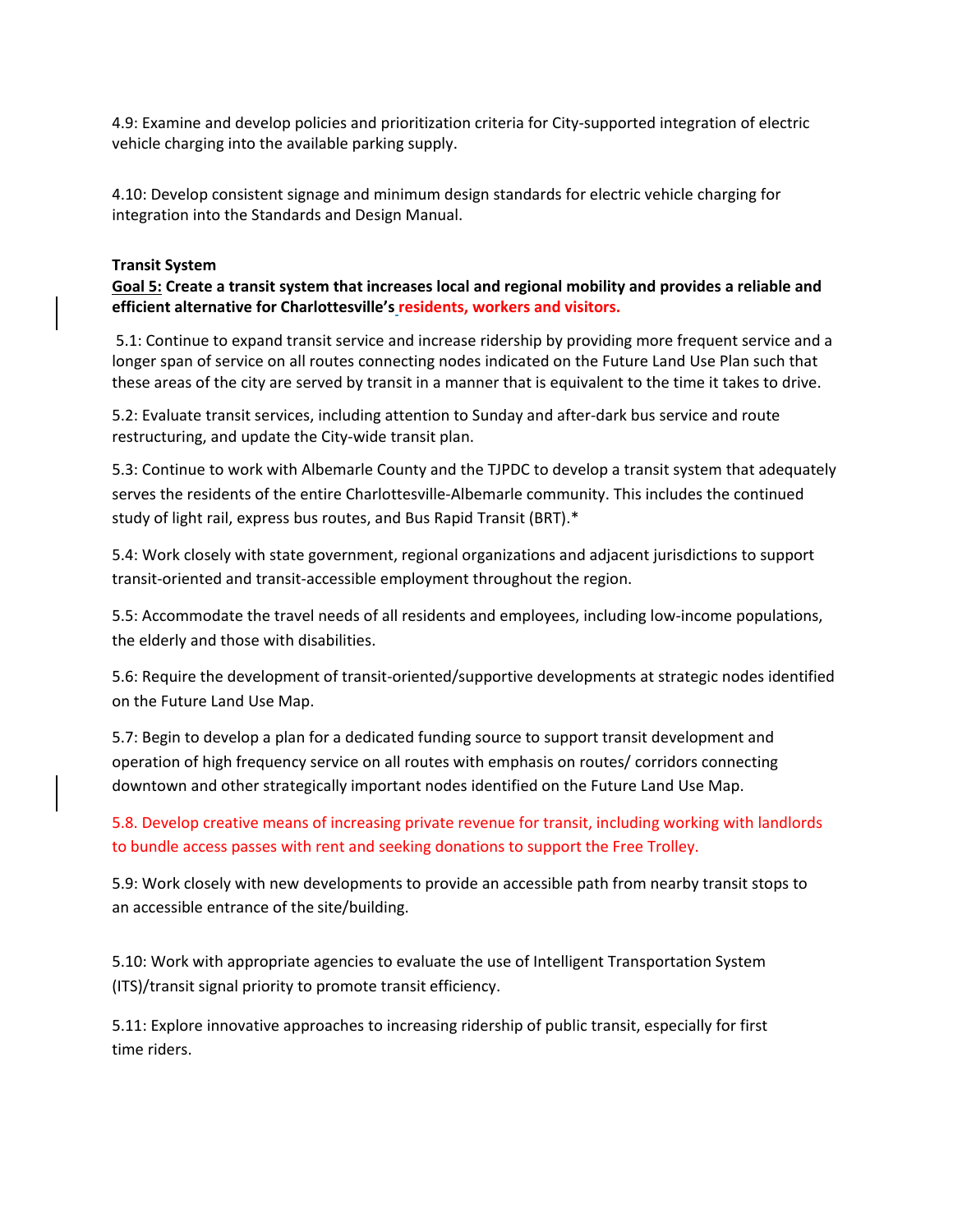5.12 Incorporate bus stops to the maximum extent possible to food access points including, emergency food banks, soup kitchens, nutritional services, community and school gardens, farmers markets, and grocery stores.

# **Regional Transportation**

# **Goal 6: Continue to work with appropriate governing bodies to create a robust regional transportation network.**

6.1: Actively work with VDOT, DRPT, TJPDC and the Regional Transit Partnership (RTP), Albemarle County, JAUNT, and the University of Virginia to develop a regional transportation network in the City and surrounding areas.

6.2: Evaluate regional transportation network priorities surrounding the City in MPO plans.

6.3: Actively work with the Metropolitan Planning Organization (MPO) to collect information regarding regional travel patterns, such as origin destination data and bicycle and pedestrian counts to improve access to destinations within the City and region emphasizing the Downtown area and other strategically important nodes identified on the Future Land Use Map.

6.4: Increase communication and cooperation among the City, County, Institutes of higher education, interest groups, developers and the public to develop and enhance recreational and transportation trails to ensure consistency of bicycle and pedestrian facilities across City-County boundaries, as well as encourage commuting and other travel by these active transportation modes.

6.5: Continue to work with the TJPDC, Albemarle County and VDOT to advance solutions for the Route 29 corridor, such as intersection improvements at Hydraulic/29 and parallel road networks that balance the needs of both local and regional trips, prioritizing space for people walking, biking, and riding transit.

6.6: Encourage existing and new employment and business uses all travel modes by participating in the region's Rideshare and car/vanpooling programs.

6.7: Work with regional partners and the Virginia Department of Rail and Public Transportation (DRPT) to support existing AMTRAK rail service in Charlottesville and examine future demand for and feasibility of additional AMTRAK rail service for Charlottesville and the Lynchburg corridor.

6.8: Work with regional partners to support the Charlottesville Area Regional Airport and encourage robust competition for airport service providers.

## **Sustainable Transportation Infrastructure**

**Goal 7: Manage the city's transportation assets and equipment in efficient, innovative and environmentally responsible ways.**

7.1: Integrate best management practices into all aspects of the city's transportation andfacility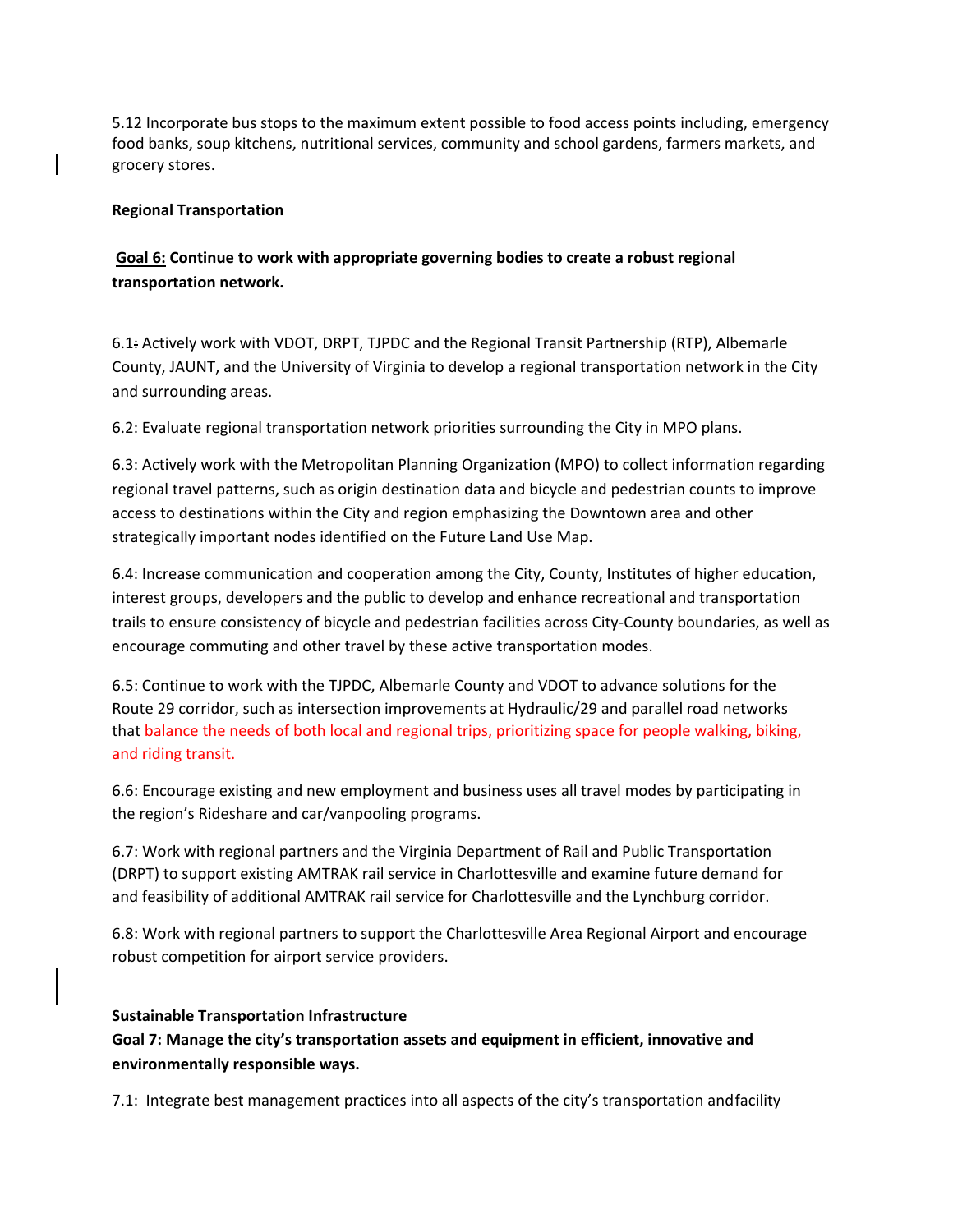maintenance activities.

7.2 Develop policies and strategies, including collaboration with partnering organizations, to incorporate green infrastructure, such as low-impact development, street trees and green stormwater management strategies, as an integral part of transportation planning.

7.3: Continue to perform regular maintenance and assess life-cycle costs on existing transportationrelated equipment and facilities to maximize capital investment and minimize air, water and noise pollution.

7.4: Where feasible, use alternative energy sources to power equipment, such as solar powered beacons generators and battery storage for lighting.

7.5 Explore options for alternative fuel systems to optimize fleet efficiency (including transit and school buses).

7.6: Consider and report on the greenhouse gas (GHG) emissions impacts of bicycles, pedestrians, public transit, fossil fuel based automobiles, and electric vehicles, in light of the City's GHG emission reduction commitments.

7.7 Explore policies and programs to promote and allow integration of electric vehicle charging infrastructure within Charlottesville.

## **Infrastructure Funding**

**Goal 8: Identify and seek new sources of sustainable funding mechanisms for the maintenance of existing infrastructure and facilities and future development of the transportation system.**

8.1 Maintain and improve infrastructure with local funds to develop walking, biking and transit connections to and from nodes indicated on the Future Land Use Plan.

8.2: Prioritize funding for regular maintenance to preserve and sustain investments in our transportation system

8.3 Identify additional funding sources for transportation improvements including grants, public/private partnerships and potential system operations revenues.

8.4: Work with the MPO to evaluate statewidechanges in transportation funding and propose necessary revisions.

8.5: Coordinate the funding and development of transportation facilities with regional transportation and land use plans and with planned public and private investments.

8.6: Explore the possibility of establishing a Transportation District or impact fee service areas for road improvement projects and determine the feasibility of implementing them on routes/ corridors connecting downtown and other strategically important nodes identified on the Future Land Use Map.